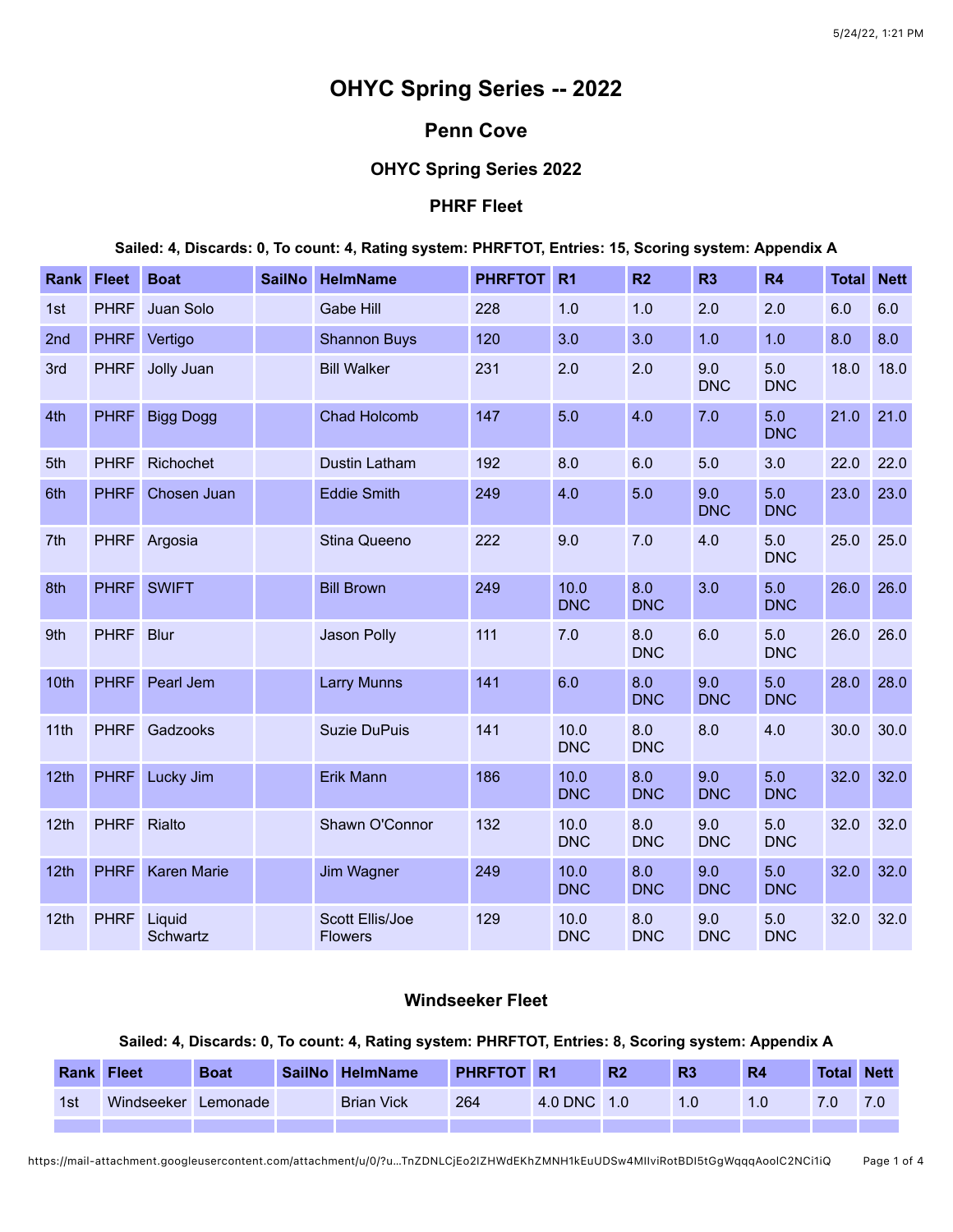| 2 <sub>nd</sub> | Windseeker | Sojourn          | Bruce Eastman 231    |     | 1.0        | 2.0                                  | 3.0 | 2.0                  | 8.0  | 8.0  |
|-----------------|------------|------------------|----------------------|-----|------------|--------------------------------------|-----|----------------------|------|------|
| 3rd             | Windseeker | Viento           | Everett Evans        | 243 | 2.0        | 4.0                                  | 4.0 | 3.0 DNF              | 13.0 | 13.0 |
| 4th             | Windseeker | Piper            | <b>William Allen</b> | 222 |            | 4.0 DNC 5.0 DNC 2.0                  |     | $4.0$ DNC            | 15.0 | 15.0 |
| 5th             | Windseeker | Good Juju        |                      | 204 | 3.0 DNF    | 3.0                                  |     | 5.0 DNC 4.0 DNC 15.0 |      | 15.0 |
| 6th             | Windseeker | Ariana           | John Schick          | 186 |            | 4.0 DNC 5.0 DNC 5.0 DNC 4.0 DNC      |     |                      | 18.0 | 18.0 |
| 6th             | Windseeker | <b>Black Cat</b> | Arsenio Braga        | 282 |            | 4.0 DNC 5.0 DNC 5.0 DNC 4.0 DNC 18.0 |     |                      |      | 18.0 |
| 6th             | Windseeker | <b>Malolo</b>    | Ron DeRu             | 189 | $4.0$ DNC. | 5.0 DNC 5.0 DNC                      |     | 4.0 DNC              | 18.0 | 18.0 |

## **R1 - PHRF Fleet - 4-14-22 at 1745**

**Start: Start 2, Finishes: Finish time, Time: 1758, Distance: 2.25nm, Course: SWBWF, Wind dir: S, Ave wind: 6-8kt**

| <b>Rank Fleet</b> |             | <b>Boat</b>      | <b>SailNo</b> | <b>HelmName</b>      | <b>PHRFTOT</b> | <b>Start</b> | <b>Elapsed</b> | <b>Corrected</b> | <b>BCE</b> | <b>BCR</b>            | <b>Points</b> |
|-------------------|-------------|------------------|---------------|----------------------|----------------|--------------|----------------|------------------|------------|-----------------------|---------------|
| $\mathbf{1}$      | <b>PHRF</b> | Juan Solo        |               | Gabe Hill            | 228            | 1758         | 0:57:30        | 0:48:02          | 0:00:00    | 228                   | 1.0           |
| 2                 | <b>PHRF</b> | Jolly Juan       |               | <b>Bill Walker</b>   | 231            | 1758         | 1:02:22        | 0:51:54          | 0:04:39    | 293.848               | $\sqrt{2.0}$  |
| $\mathbf{3}$      | <b>PHRF</b> | Vertigo          |               | <b>Shannon Buys</b>  | 120            |              | 1758 0:54:28   | 0:52:50          | 0:04:57    | 186.958 3.0           |               |
| $\overline{4}$    | <b>PHRF</b> | Chosen Juan      |               | <b>Eddie Smith</b>   | 249            | 1758         | 1:07:35        | 0:54:59          |            | $0:08:32$ 364.432 4.0 |               |
| 5                 | <b>PHRF</b> | <b>Bigg Dogg</b> |               | Chad Holcomb         | 147            | 1758         | 1:02:27        | 0:58:14          | 0:10:56    | 294.976 5.0           |               |
| 6                 | <b>PHRF</b> | Pearl Jem        |               | <b>Larry Munns</b>   | 141            | 1758         | 1:03:13        | 0:59:28          | 0:12:09    | 305.349 6.0           |               |
| $\overline{7}$    | <b>PHRF</b> | <b>Blur</b>      |               | Jason Polly          | 111            | 1758         | 1:02:57        | 1:01:54          | 0:14:06    | 301.741               | 7.0           |
| 8                 | <b>PHRF</b> | Richochet        |               | <b>Dustin Latham</b> | 192            | 1758         | 1:11:10        | 1:02:21          | 0:16:20    | 412.916 8.0           |               |
| 9                 | <b>PHRF</b> | Argosia          |               | Stina Queeno         | 222            | 1758         | 1:15:23        | 1:03:28          | 0:18:20    | 469.969               | 9.0           |

## **R2 - PHRF Fleet - 4-21-22 at 1745**

#### **Start: Start 2, Finishes: Finish time, Time: 1801, Distance: 4.0nm, Course: SDF, Wind dir: S, Ave wind: 8-12kt**

| <b>Rank Fleet</b> |             | <b>Boat</b>      | <b>SailNo</b> | <b>HelmName</b>     | <b>PHRFTOT</b> | <b>Start</b> |         | <b>Elapsed Corrected</b> | <b>BCE</b>    | <b>BCR</b>            | <b>Points</b> |
|-------------------|-------------|------------------|---------------|---------------------|----------------|--------------|---------|--------------------------|---------------|-----------------------|---------------|
| $\mathbf{1}$      | <b>PHRF</b> | Juan Solo        |               | Gabe Hill           | 228            | 1801         | 1:08:52 | 0:57:32                  | $0:00:00$ 228 |                       | 1.0           |
| <sup>2</sup>      | <b>PHRF</b> | Jolly Juan       |               | <b>Bill Walker</b>  | 231            | 1801         | 1:10:57 | 0:59:03                  | 0:01:49       | 251.536 2.0           |               |
| 3                 | <b>PHRF</b> | Vertigo          |               | <b>Shannon Buys</b> | 120            | 1801         | 1:01:48 | 0:59:57                  | 0:02:30       | 148.167               | 3.0           |
| $\overline{4}$    | <b>PHRF</b> | Bigg Dogg        |               | Chad Holcomb        | 147            | 1801         | 1:05:46 | 1:01:20                  | 0:04:04       | 192.979 4.0           |               |
| $\overline{5}$    | <b>PHRF</b> | Chosen Juan      |               | Eddie Smith         | 249            | 1801         | 1:18:21 | 1:03:44                  |               | $0:07:37$ 335.135 5.0 |               |
| 6                 | <b>PHRF</b> | <b>Richochet</b> |               | Dustin Latham       | 192            | 1801         | 1:19:49 | 1:09:55                  |               | 0:14:08 351.704 6.0   |               |
| $\overline{7}$    | <b>PHRF</b> | Argosia          |               | Stina Queeno        | 222            | 1801         | 1:24:28 | 1:11:07                  | 0:16:08       | 404.236 7.0           |               |

#### **R3 - PHRF Fleet - 4-28-22 at 1800**

#### **Start: Start 2, Finishes: Place, Time: 1757, Distance: 1,6nm, Course: SDF, Wind dir: W, Ave wind: 8-10kt**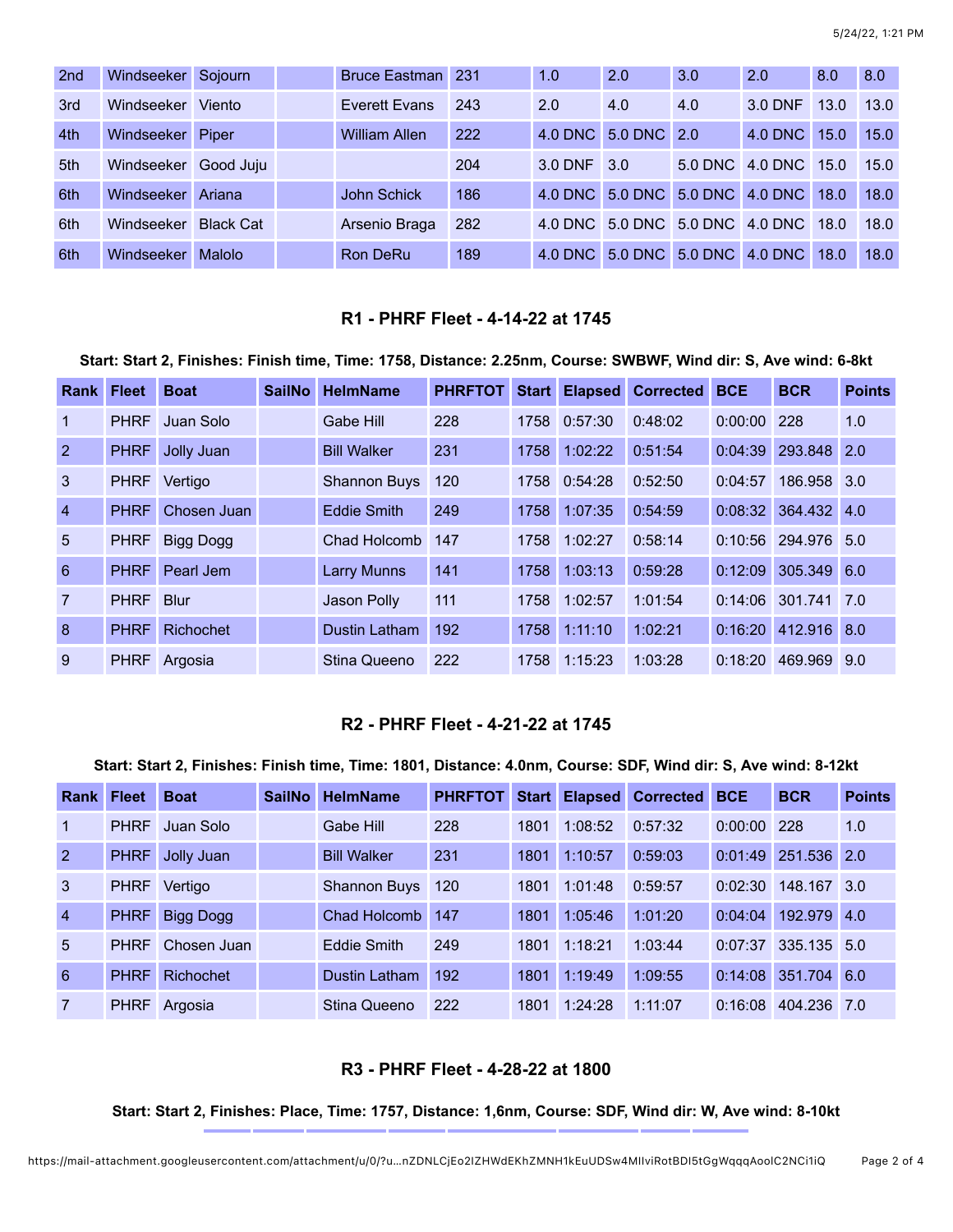| <b>Rank</b>    | <b>Fleet</b> | <b>Boat</b>      | <b>SailNo</b> | <b>HelmName</b>     | <b>PHRFTOT</b> | <b>Place</b>   | <b>Points</b> |
|----------------|--------------|------------------|---------------|---------------------|----------------|----------------|---------------|
| 1              | <b>PHRF</b>  | Vertigo          |               | <b>Shannon Buys</b> | 120            | 1              | 1.0           |
| $\overline{2}$ | <b>PHRF</b>  | Juan Solo        |               | Gabe Hill           | 228            | $\overline{2}$ | 2.0           |
| 3              | <b>PHRF</b>  | <b>SWIFT</b>     |               | <b>Bill Brown</b>   | 249            | 3              | 3.0           |
| $\overline{4}$ | <b>PHRF</b>  | Argosia          |               | Stina Queeno        | 222            | 4              | 4.0           |
| 5              | <b>PHRF</b>  | Richochet        |               | Dustin Latham       | 192            | 5              | 5.0           |
| 6              | <b>PHRF</b>  | <b>Blur</b>      |               | <b>Jason Polly</b>  | 111            | 6              | 6.0           |
| 7              | <b>PHRF</b>  | <b>Bigg Dogg</b> |               | Chad Holcomb        | 147            | $\overline{7}$ | 7.0           |
| 8              | <b>PHRF</b>  | Gadzooks         |               | Suzie DuPuis        | 141            | 8              | 8.0           |

## **R4 - PHRF Fleet - 5-12-22 at 1800**

**Start: Start 1, Finishes: Finish time, Time: 1750, Distance: 2.8nm, Course: SWGWF, Wind dir: W, Ave wind: 18-24kt**

|                | <b>Rank Fleet</b> | <b>Boat</b>           | <b>SailNo</b> | <b>HelmName</b>   |     |              | PHRFTOT Start Elapsed Corrected BCE |                | <b>BCR</b>            | <b>Points</b> |
|----------------|-------------------|-----------------------|---------------|-------------------|-----|--------------|-------------------------------------|----------------|-----------------------|---------------|
|                | <b>PHRF</b>       | Vertigo               |               | Shannon Buys 120  |     | 1750 0:33:12 | 0:32:13                             | 0:00:00        | 120                   | 1.0           |
| $\overline{2}$ |                   | PHRF Juan Solo        |               | Gabe Hill         | 228 | 1750 0:38:53 | 0:32:29                             |                | 0:00:20 234.694 2.0   |               |
|                |                   | <b>PHRF</b> Richochet |               | Dustin Latham 192 |     | 1750 0:42:44 | 0:37:26                             | 0:05:58 312.39 |                       | 3.0           |
| $\overline{4}$ | <b>PHRF</b>       | Gadzooks              |               | Suzie DuPuis      | 141 | 1750 0:43:46 | 0:41:10                             |                | $0:09:32$ 333.243 4.0 |               |

## **R1 - Windseeker Fleet - 4-14-22 at 1745**

| <b>Rank Fleet</b> |                      | <b>Boat</b> | SailNo HelmName   |     |                      | PHRFTOT Start Elapsed Corrected BCE |               | <b>BCR</b>          | <b>Points</b> |
|-------------------|----------------------|-------------|-------------------|-----|----------------------|-------------------------------------|---------------|---------------------|---------------|
|                   | Windseeker Sojourn   |             | Bruce Eastman 231 |     | 1750 0:58:53 0:49:00 |                                     | $0:00:00$ 231 |                     | 1.0           |
|                   | Windseeker Viento    |             | Everett Evans     | 243 | 1750 1:19:04         | 1:04:49                             |               | 0:19:17 498.702 2.0 |               |
|                   | Windseeker Good Juju |             |                   | 204 | <b>DNF</b>           |                                     |               |                     | 3.0           |

## **R2 - Windseeker Fleet - 4-21-22 at 1745**

| <b>Rank Fleet</b> |                      | <b>Boat</b> | SailNo HelmName      | <b>PHRFTOT</b> |              | <b>Start Elapsed Corrected BCE</b> |               | <b>BCR</b>            | <b>Points</b> |
|-------------------|----------------------|-------------|----------------------|----------------|--------------|------------------------------------|---------------|-----------------------|---------------|
|                   | Windseeker Lemonade  |             | <b>Brian Vick</b>    | 264            | 1753 1:27:59 | 1:10:15                            | $0:00:00$ 264 |                       | 1.0           |
| $\overline{2}$    | Windseeker Sojourn   |             | Bruce Eastman 231    |                | 1753 1:27:06 | 1:12:29                            |               | 0:02:41 255.828 2.0   |               |
| 3                 | Windseeker Good Juju |             |                      | 204            | 1753 1:32:08 | 1:19:26                            |               | 0:10:38 302.395 3.0   |               |
| $\overline{4}$    | Windseeker Viento    |             | <b>Everett Evans</b> | 243            | 1753 1:47:00 | 1:27:42                            |               | $0:21:17$ 439.937 4.0 |               |

## **R3 - Windseeker Fleet - 4-28-22 at 1800**

| <b>Rank Fleet</b> | <b>Boat</b> | SailNo HelmName | <b>PHRFTOT Place Points</b> |  |
|-------------------|-------------|-----------------|-----------------------------|--|
|                   |             |                 |                             |  |